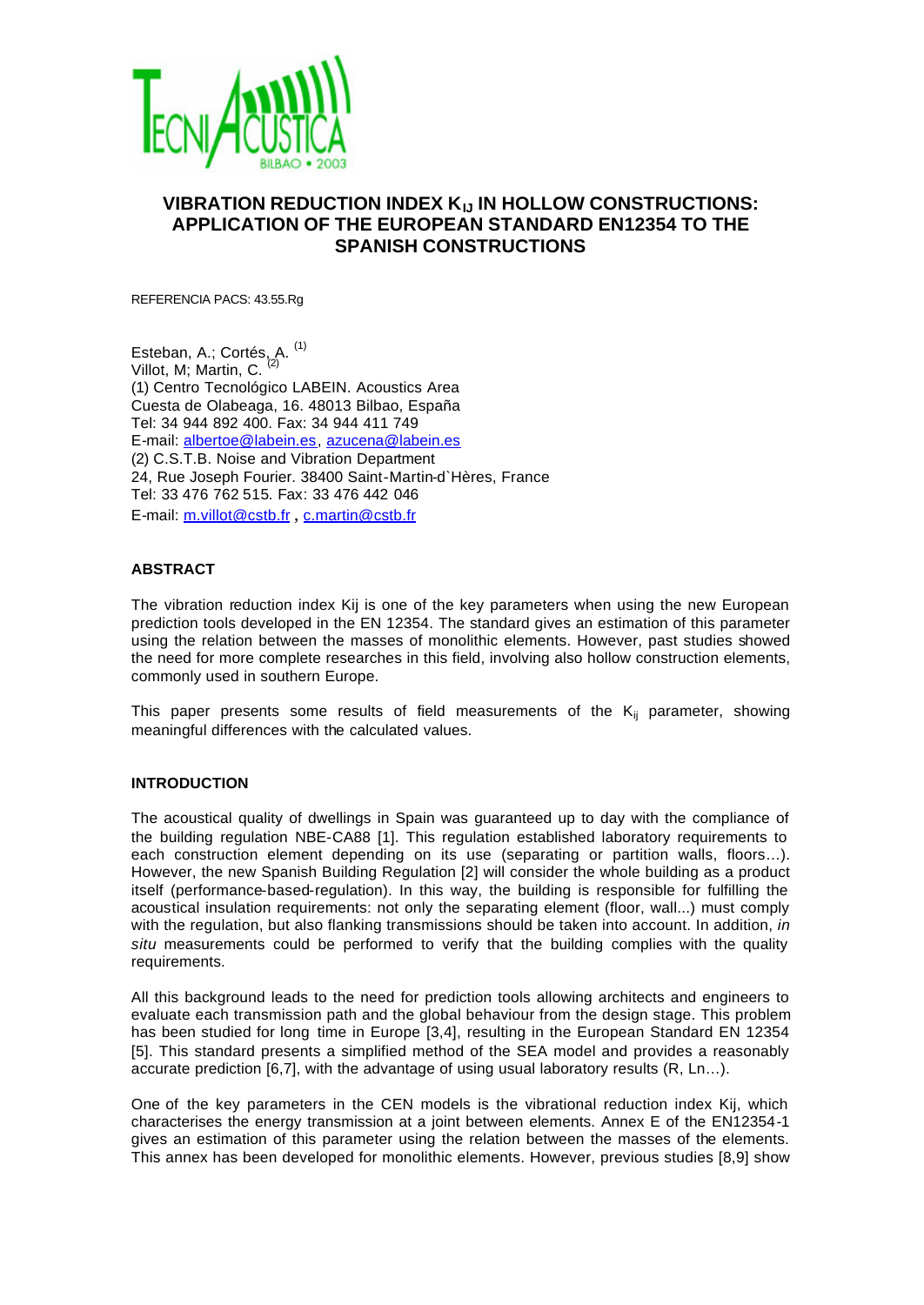that important differences may appear when using hollow elements, like ceramic bricks or beam and block floors.

Being concerned about this problem, the Building Regulation Department of the Basque Government has launched a research project in collaboration with the Technological Center LABEIN and the CSTB to adapt the EN12354 standard to the Spanish.

### **EXPERIMENTAL APPROACH**

The research (still in progress) has been based on experimental field measurements in different buildings and trying to undertake many different construction elements. The  $K_{ii}$  parameter has been measured according to prEN ISO 10848-1 [11] from the known expression:

$$
k_{ij} = \frac{D_{v,ij} + D_{v,ji}}{2} + 10 \times \log \frac{I_{ij}}{\sqrt{a_j \times a_i}}
$$
 (1)

where:

 $D_{vii}$  = is the velocity level difference (in dB) between elements i and j, when i

is excited.

- $I_{ii}$  = junction length between elements i and j
- $a_i$ ;  $a_i$  = equivalent absorption lengths .



Junction velocity level difference measurement using a standard tapping machine and a hammer as excitation sources.

The equivalent absorption length is obtained from the following expression:

$$
a_{i,situ} = \frac{2.2 \cdot \mathbf{p}^2 \cdot S_i}{C_0 \cdot T_{s,i,situ}} \cdot \sqrt{\frac{f_{ref}}{f}}
$$
 (2)

Where:

 $T_{s,i,stitu}$  = is the structural reverberation time (measured in situ).  $S_i$  = is the surface area

 $f_{ref}$  = 1000 Hz

# **RESULTS**

Some representative results are shown for different cross and tee junctions involving beam and block floors with different hollow brick walls. The floor blocks can be either ceramic or concrete, with a surface mass about 300 kg/m<sup>2</sup> (bare floor). The walls can also be ceramic or concrete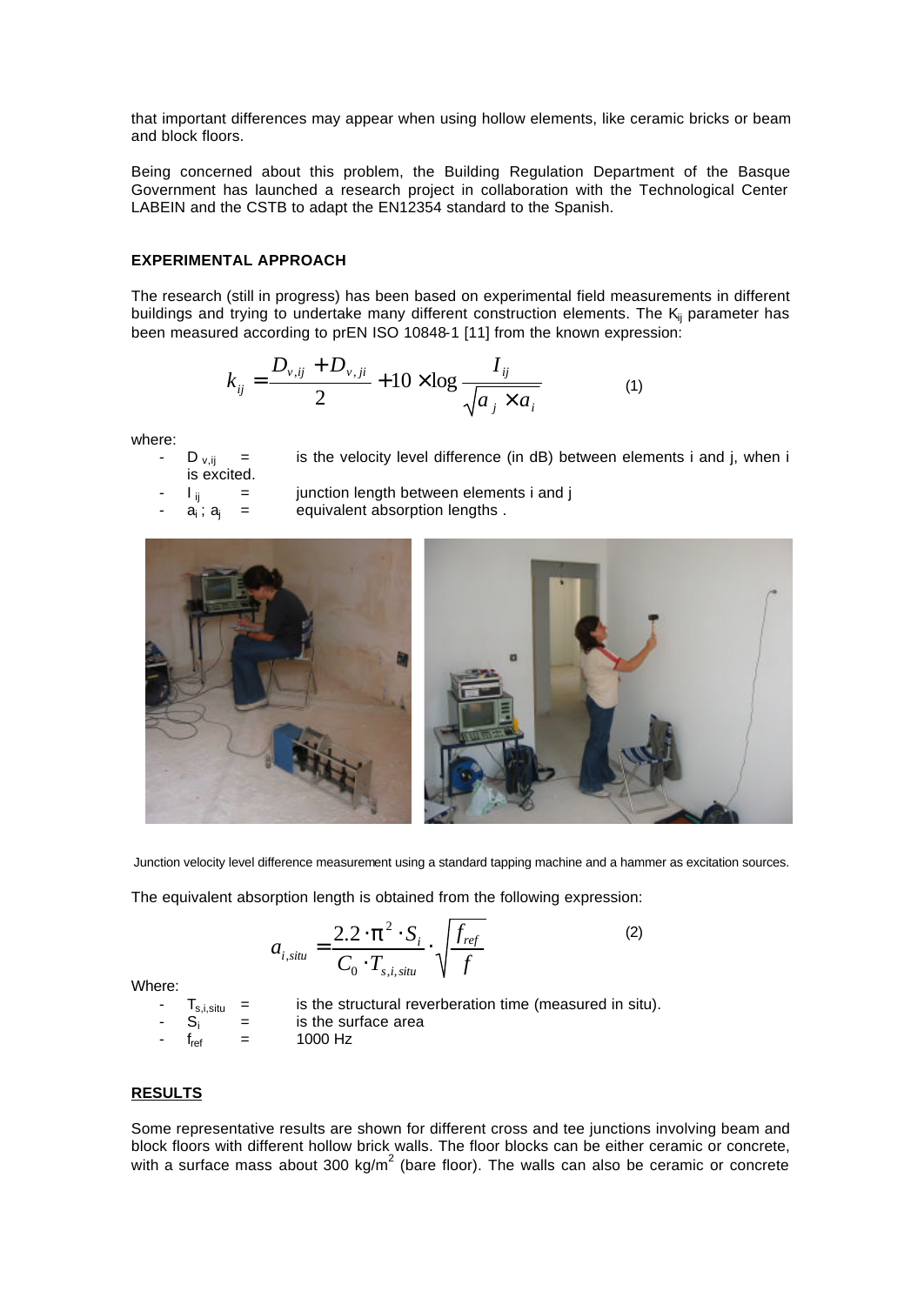bricks. Partition and separating walls were measured, with surface densities (including the plaster layer) from 75 to 250 kg/m<sup>2</sup>.

A comparison between the measured values and those given in the EN12354 is discussed below.

#### *Cross junctions*:

*Figure 1* shows the flanking-flanking K<sub>ij</sub> for a lightweight concrete brick wall joined to a beam and concrete block floor (a) and a hollow ceramic brick wall joined to a similar floor (b). In wall (a) the junction is parallel to the beam direction, while in wall (b) the junction is perpendicular to the beams. It is noticeable that, although in both situations the measured  $K_{ii}$  is quite invariant with the frequency (at least in the low-medium frequency range), the measured values are about 5-6 dB higher than those given in the EN12354 (same value in both measurement, as the surface density was the same for both walls). This could be due to the hollow construction of the floor, which leads to a higher attenuation at the joint. The same behaviour has been measured for other combinations of floor and walls. Unfortunately, as the floor ceiling was covered with a plaster layer, it is impossible to assess if the wall was standing over the concrete beam or over the blocks when the wall was parallel to the junction. More work will be necessary to evaluate the effect of the beam position in parallel junctions.



Figure 1: wall to wall transmission (+junction). (a) Junction parallel to the beam direction. (b) Junction perpendicular to the beam direction

*Figure 2* show the same situations, but concerning the floor to floor flanking transmission. In this situation, important differences can be observed between both junctions. The measured Kij when the junction is perpendicular to the beam (b) presents the same behaviour than those measured for the wall to wall transmission: non-frequency dependence in low and medium freq. range and values about 6dB higher than EN12354. However, the situation with the beams parallel to the junctions (a) shows a  $K_{ij}$  decreasing with the frequency, thought the average value is quite similar to the value given in the standard for low frequencies. Similar behaviours have been observed before [9] and could be due to an energy attenuation of the beam and block floors in the beam-perpendicular direction [10].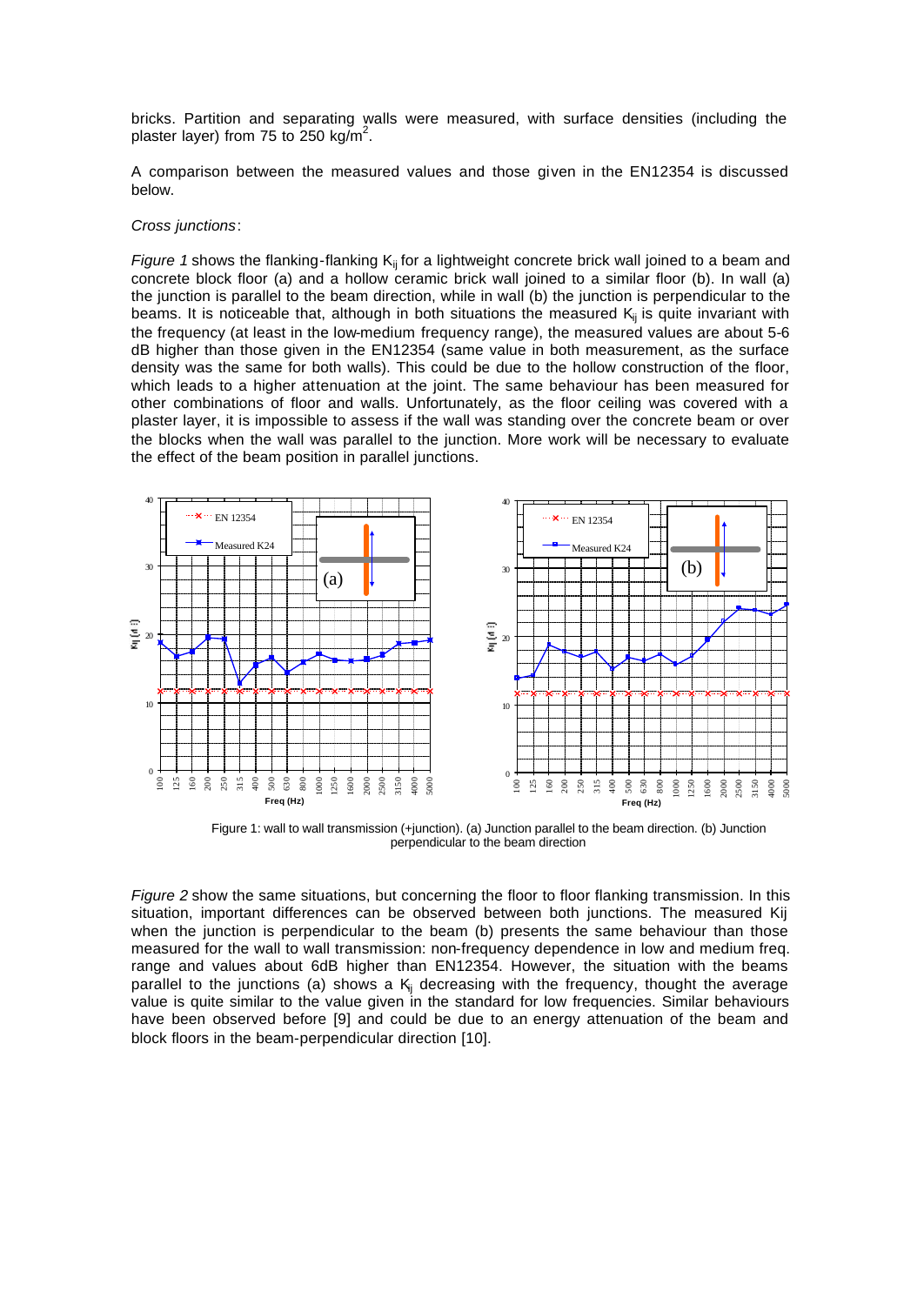

Figure 2: floor to floor transmission (+junction). (a) Junction parallel to the beam direction. (b) Junction perpendicular to the beam direction

Concerning the angle transmission throughout a cross-junction, *figure 3* shows two different situations: (a) hollow ceramic brick wall standing over a beam and block floor (rigidly joined) and a similar situation (b) but with a resilient layer between the wall and the floor (elastic junction).

For the rigid junction (a), once again a systematic deviation between the measured and calculated values has been found, although in this situation the difference is about 23 dB, probably due also to the hollow construction.

For the elastic junction (b), very important differences with the calculated values are found (deviations from 6 to more than 10 dB in the low frequency range). These differences at low frequencies can affect decisively the global estimate of the sound insulation, leading to important errors. Anyway these deviations could be due to an inappropriate characterisation of the elastic layer, so here is also another need of researching work.

Walls and beams where parallel in both situations. Measurements carried out in similar conditions but with perpendicular beams and walls showed the same behaviour.



Figure 3: angle transmission (+junction). (a) Rigid junction. (b) Elastic junction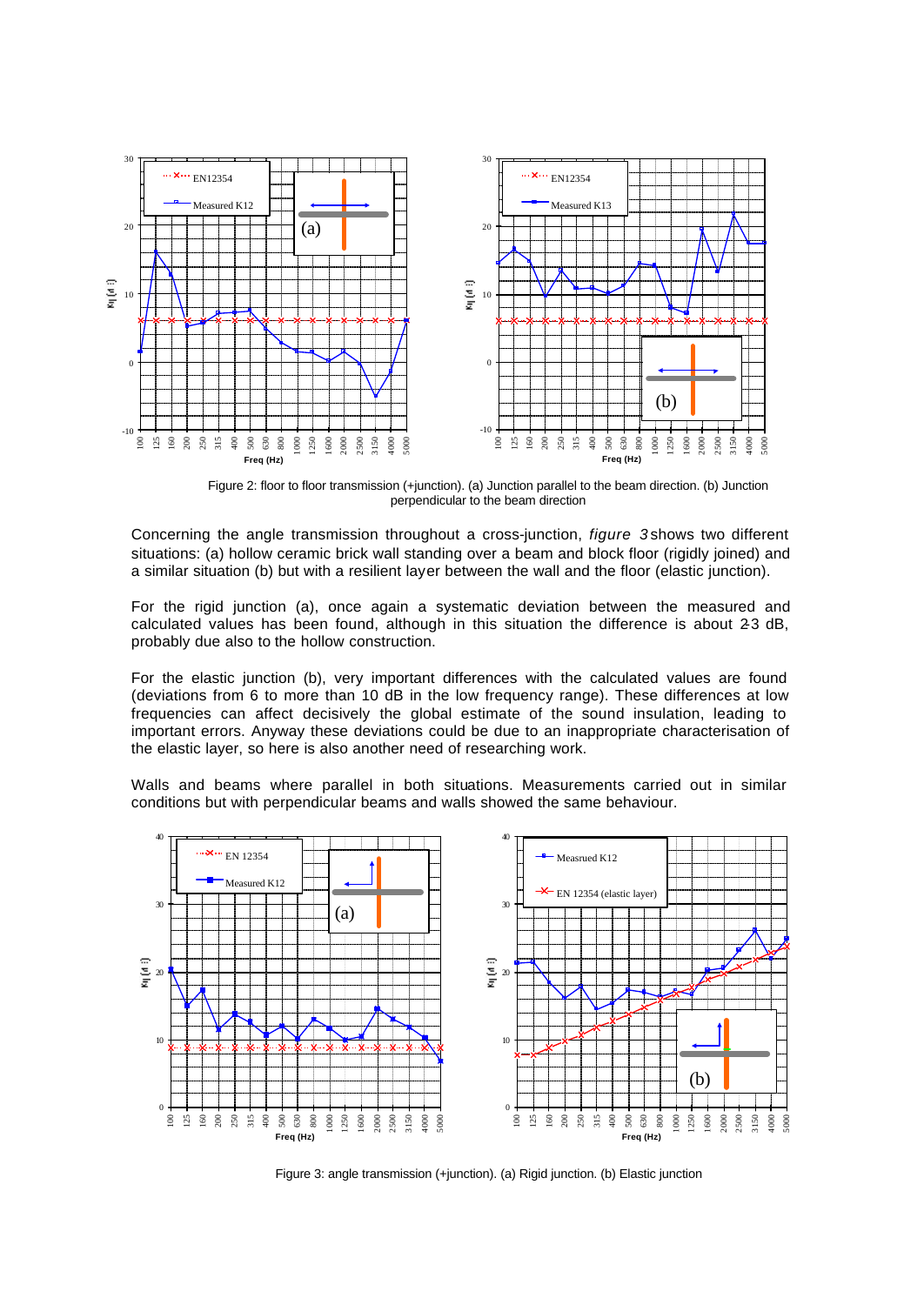### *Tee junction:*

Next figure shows the behaviour of tee junctions involving hollow ceramic bricks and beam and block floors (façade junction). In this situation the wall to wall flanking path is not affected by the beam direction, as façade walls stand always over a solid concrete beam. As can be observed in *figure 5* (a), the wall to wall attenuation across a T junction differs substantially from the EN12354 calculated data, with differences up to 10dB in low frequencies and even more when increasing frequency.

Angle path can be affected by the beam direction. Presented data belongs to a beam direction perpendicular to the façade, and shows (once again) a deviation of about 4dB compared with the EN12354 values. Measurements carried out when the beam direction was parallel to the façade showed slightly smaller differences, about 2-3 dB. In average, the deviations were very similar to those found for the angle path in + junctions.



Figure 4: T junction: (a) wall to wall transmission. (b) angle transmission

# **CONCLUSIONS**

- Significant differences have been found between measured and calculated values in almost all the different junction kinds. This is probably due to the hollow nature of the Spanish constructions.
- The differences are especially important with the transmission involving beam and block floors. Attenuation along the floor could be of great importance.
- Using the European Standard EN 12354 without any modification with usual Spanish constructions may lead to important mistakes when predicting the noise transmission paths and the global behaviour of a building.
- There is a need to do more research in this field and to validate the accuracy of the CEN models to be able to supply effective tools to the architects and building designers.